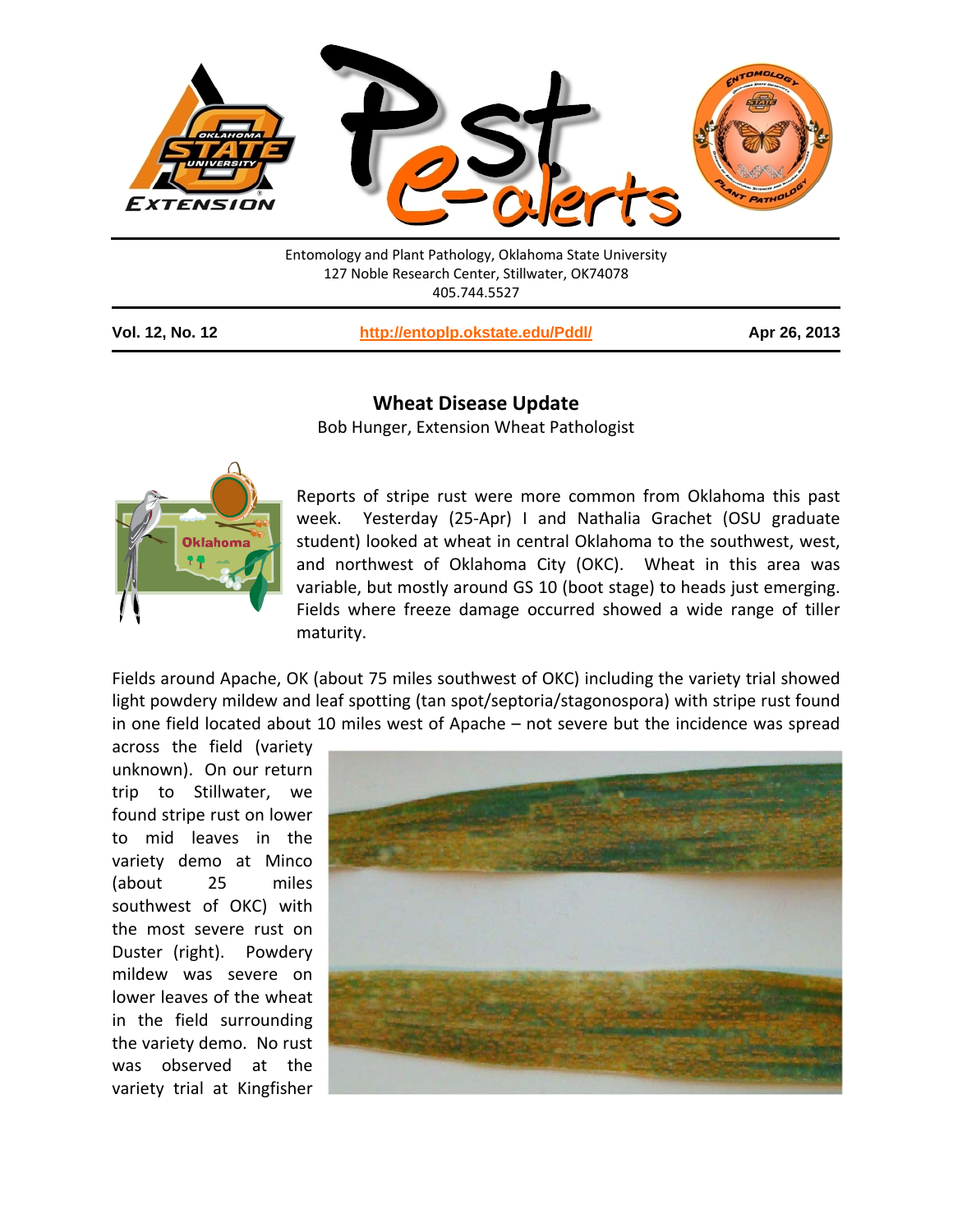(about 30 miles northwest of OKC), and no leaf rust was found at any stop. Although not severe, stripe rust also was observed this past week around Stillwater/Perkins by Dr. Art Klatt (OSU wheat geneticist/breeder) and by Mark Gregory (OSU Southwest Extension Agronomist) in the variety trial near Chickasha (30 miles southwest of OKC). Dr. Klatt also reported severe powdery mildew in his plots near Perkins. Symptoms indicative of barley yellow dwarf are common around Stillwater and on the trip yesterday, however, freeze damage symptoms make it difficult to comfortably identify BYD without confirmation in the lab.

## **IMPORTANT NOTICE**:

Recently we have received samples that have not been correctly packed for shipping. Please read the following and follow what is stated if you are involved with shipping samples to the OSU Diagnostic Lab for analysis as this will help to ensure proper diagnosis.

If you would like to submit a sample to the Plant Disease and Insect Diagnostic Laboratory, be sure to collect a proper sample. If samples are not collected or packaged properly, they may arrive in poor condition and may be inadequate for testing (Fig 1).



**Fig 1**. Improperly packaged wheat samples will rot during shipment and are inadequate for testing.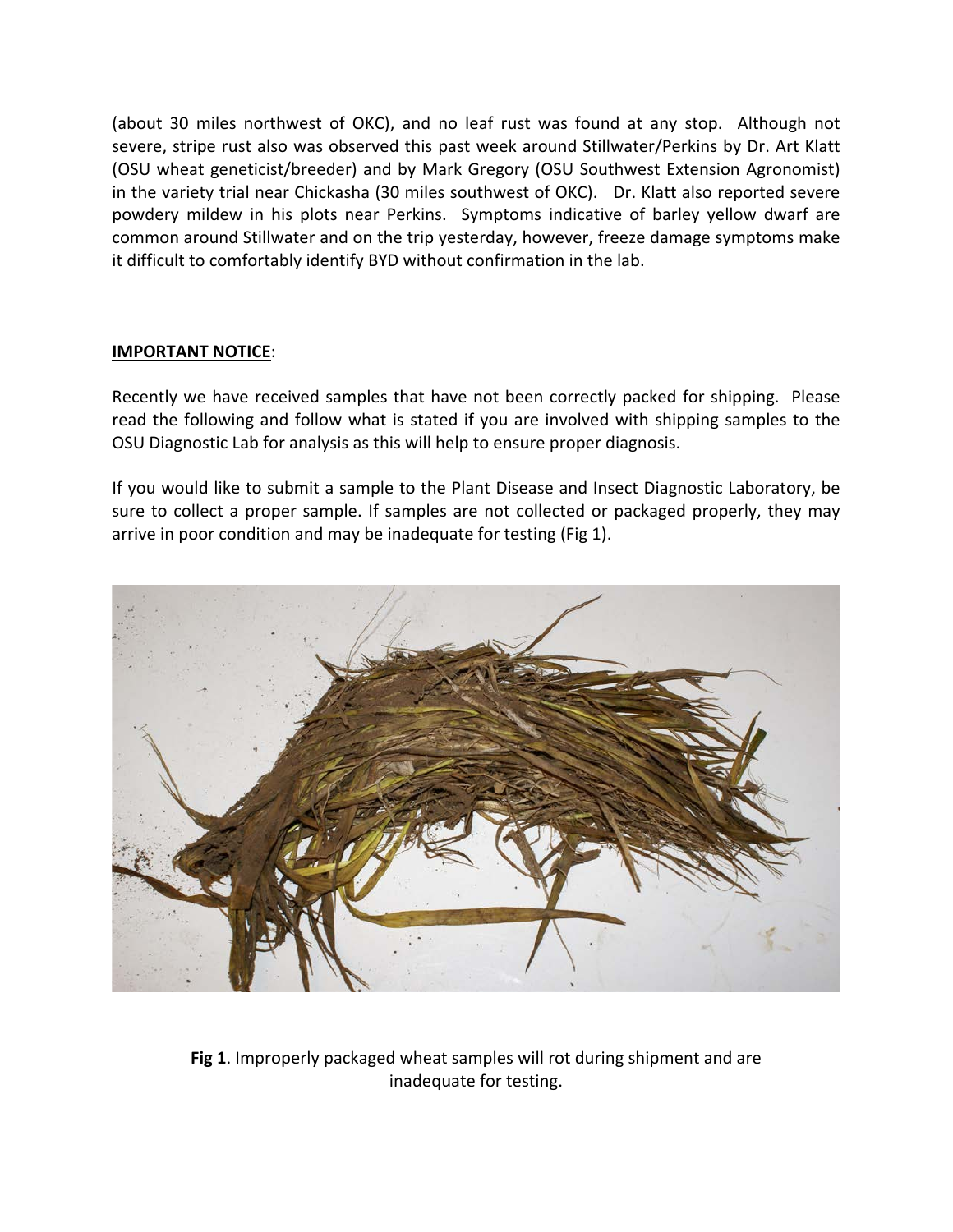When root or stem rots are suspected, entire wheat plants should be collected including roots. Secure the roots in a plastic bag to prevent soil from getting on the foliage (Fig 2).



**Fig 2**. Roots of wheat plants wrapped in a plastic bag and secured with a rubberband to prepare for shipment.

If a plant virus is suspected, it is not necessary to collect the entire plant. Collect symptomatic leaves and wrap them in a dry paper towel (Fig 3). The leaves should be sealed within a plastic bag for shipment (Fig 4).



**Fig 3**. Wheat leaves with yellowing and streaks collected for virus testing. Wrap symptomatic leaves with dry paper towel in preparation for shipment.